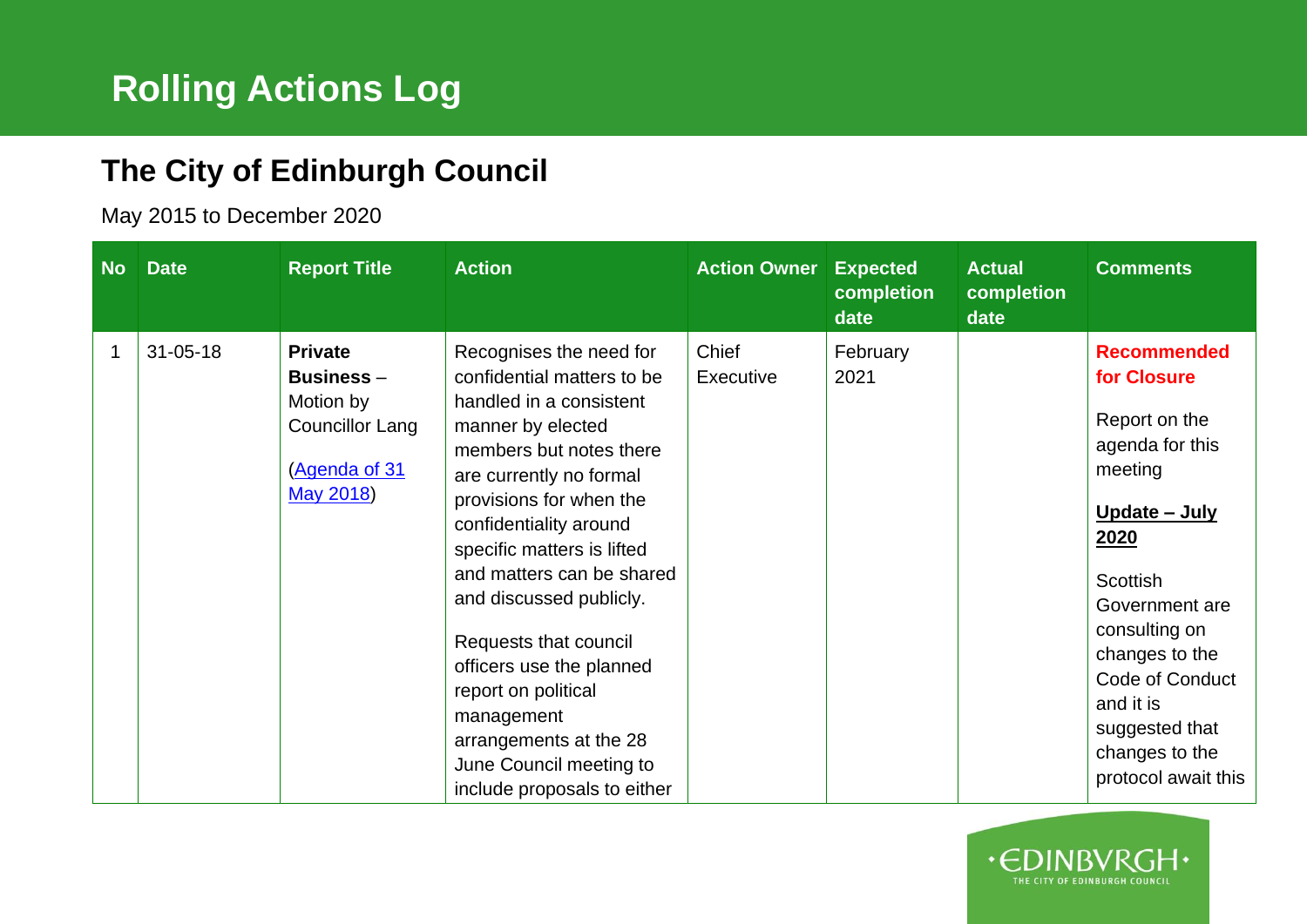| <b>No</b>      | <b>Date</b>    | <b>Report Title</b>                                                                                              | <b>Action</b>                                                                                                                                                                                                                           | <b>Action Owner</b>       | <b>Expected</b><br>completion<br>date | <b>Actual</b><br>completion<br>date | <b>Comments</b>                                                                                                                                                                                           |
|----------------|----------------|------------------------------------------------------------------------------------------------------------------|-----------------------------------------------------------------------------------------------------------------------------------------------------------------------------------------------------------------------------------------|---------------------------|---------------------------------------|-------------------------------------|-----------------------------------------------------------------------------------------------------------------------------------------------------------------------------------------------------------|
|                |                |                                                                                                                  | amend standing orders or<br>issue formal guidance to<br>address this issue.                                                                                                                                                             |                           |                                       |                                     | piece of work                                                                                                                                                                                             |
| $\overline{2}$ | 20-09-18       | <b>Elected Member</b><br><b>Champions</b>                                                                        | To agree to a monitoring<br>report on work carried out<br>in one year's time.                                                                                                                                                           | Chief<br>Executive        | December<br>2020                      | December<br>2020                    | <b>Recommended</b><br>for Closure<br><b>Report to Council</b><br>on 10 December<br>2020<br><b>Update July</b><br>2020<br>This monitoring<br>report has been<br>delayed due to<br>the Covid-19<br>pandemic |
| 3              | $(a)$ 02-05-19 | <b>Review of</b><br><b>Appointments to</b><br>Committees,<br><b>Boards and Joint</b><br>Boards for 2019-<br>2020 | To continue for a further<br>report to the next meeting<br>on the legal opinion of<br>agreeing changes to the<br><b>Added Members for</b><br><b>Education Matters on the</b><br>Education, Children and<br><b>Families Committee as</b> | <b>Chief</b><br>Executive |                                       | 30 May 2019                         | <b>CLOSED</b>                                                                                                                                                                                             |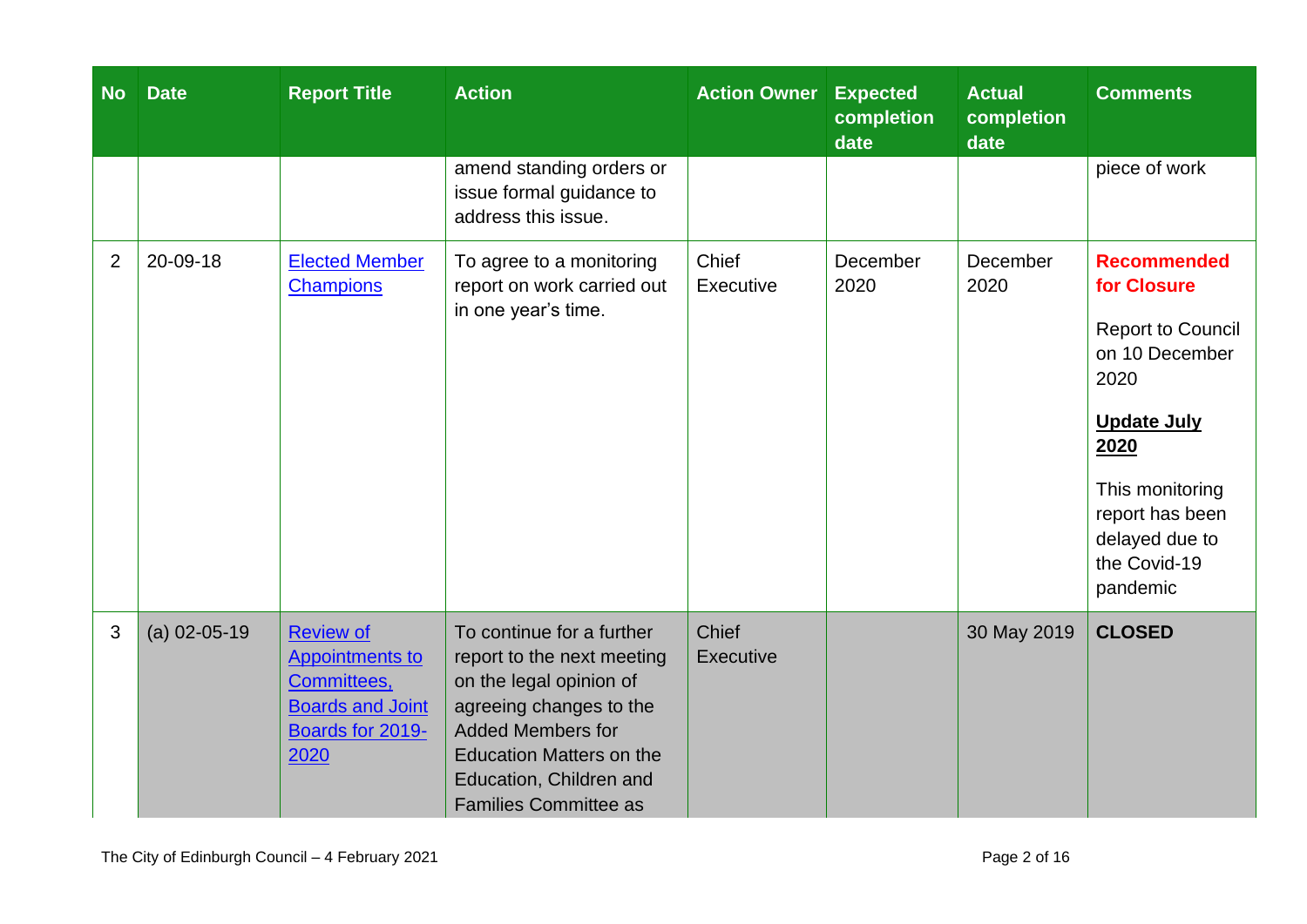| <b>No</b> | <b>Date</b>        | <b>Report Title</b>                                                                                                                               | <b>Action</b>                                                                                                                                                                                                                                                                                                                                                                                                                                                                                                                                                                               | <b>Action Owner</b> | <b>Expected</b><br>completion<br>date | <b>Actual</b><br>completion<br>date | <b>Comments</b>               |
|-----------|--------------------|---------------------------------------------------------------------------------------------------------------------------------------------------|---------------------------------------------------------------------------------------------------------------------------------------------------------------------------------------------------------------------------------------------------------------------------------------------------------------------------------------------------------------------------------------------------------------------------------------------------------------------------------------------------------------------------------------------------------------------------------------------|---------------------|---------------------------------------|-------------------------------------|-------------------------------|
|           | (b) $30 - 05 - 19$ | <b>Added Members</b><br>and Voting Rights<br>on the Education,<br><b>Children and</b><br><b>Families</b><br>$Committee -$<br><b>Legal Opinion</b> | $follows -$<br>To add an additional<br>(a)<br>parent representative.<br>To add a senior pupil<br>(b)<br>representative.<br>To make all Added<br>(c)<br>Members for<br><b>Education Matters</b><br>non-voting members.<br>To delay the<br>$\left( \begin{matrix} 1 \end{matrix} \right)$<br>determination of<br>whether to add<br>members and<br>whether or not to<br>remove voting rights<br>of added members to<br>the August sitting of<br>Council, to allow time<br>for review of similar<br>proposals being<br>implemented by Perth<br>and Kinross Council.<br>To ask officers to<br>2) | Chief<br>Executive  | Ongoing                               |                                     | See Rolling<br>Action 4 below |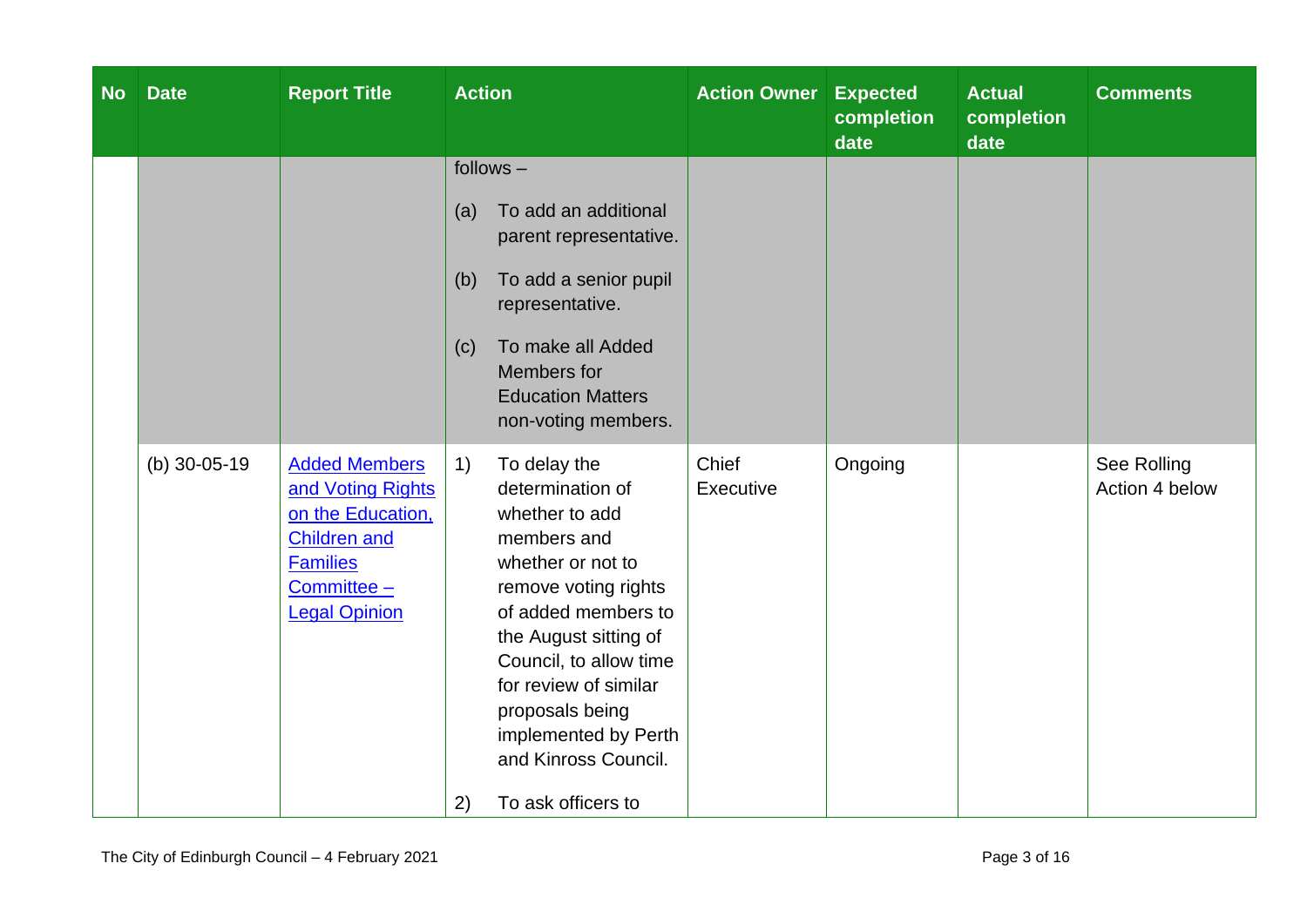| <b>No</b> | <b>Date</b> | <b>Report Title</b>                                                                                                          | <b>Action</b>                                                                                                                                                                                                                                                                                            | <b>Action Owner</b>                                      | <b>Expected</b><br>completion<br>date | <b>Actual</b><br>completion<br>date | <b>Comments</b>                                                                                                                                                                                                                        |
|-----------|-------------|------------------------------------------------------------------------------------------------------------------------------|----------------------------------------------------------------------------------------------------------------------------------------------------------------------------------------------------------------------------------------------------------------------------------------------------------|----------------------------------------------------------|---------------------------------------|-------------------------------------|----------------------------------------------------------------------------------------------------------------------------------------------------------------------------------------------------------------------------------------|
|           |             |                                                                                                                              | update the report for<br>the Meeting Papers<br>of the August Council<br>to include information<br>on the outcomes of<br>changes to voting<br>rights of added<br>members on the<br><b>Education and</b><br>Lifelong Learning<br><b>Committee of Perth</b><br>and Kinross Council.                         |                                                          |                                       |                                     |                                                                                                                                                                                                                                        |
| 4         | 22.08.19    | <b>Added Members</b><br>and Voting Rights<br>on the Education,<br><b>Children and</b><br><b>Families</b><br><b>Committee</b> | 1)<br>To agree to continue<br>the report and to<br>organise a series of<br>meetings with the<br>Faith Community to<br>examine their present<br>relationship with the<br>Council and explore<br>how the engagement<br>on the voting rights of<br>the Religious<br>Representatives<br>could be modernised. | Executive<br>Director for<br>Communities<br>and Families | Ongoing                               |                                     | <b>Update July</b><br>2020<br>Work on this was<br>suspended as a<br>result of the<br><b>COVID</b><br>emergency. As<br>conditions change<br>the work will<br>resume. The<br><b>Executive Director</b><br>is currently<br>discussing the |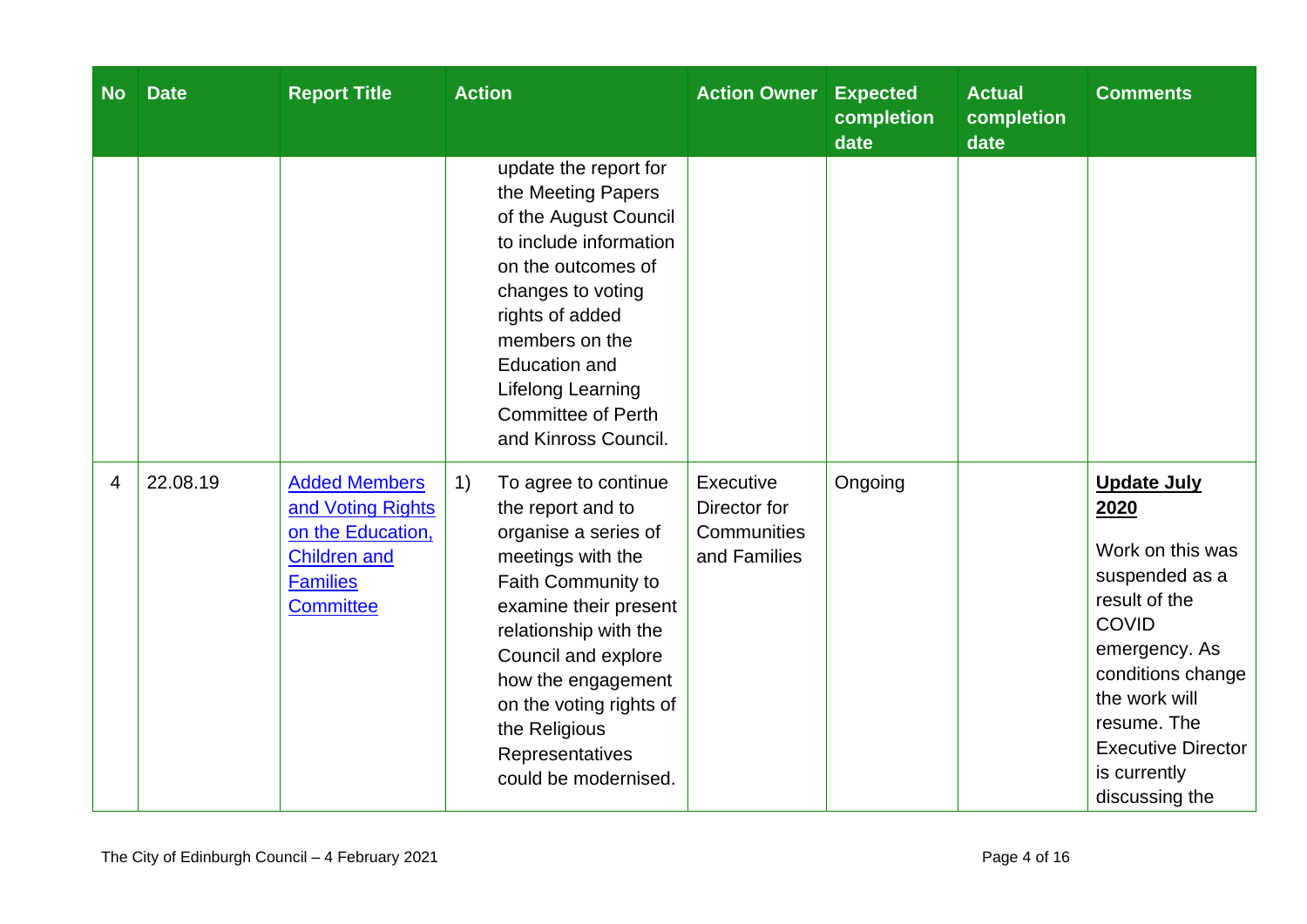| <b>No</b> | <b>Date</b> | <b>Report Title</b>                                                                               | <b>Action</b>                                                                                                                                                                                                                                    | <b>Action Owner Expected</b>      | completion<br>date | <b>Actual</b><br>completion<br>date | <b>Comments</b>                                                                                                                                                                                       |
|-----------|-------------|---------------------------------------------------------------------------------------------------|--------------------------------------------------------------------------------------------------------------------------------------------------------------------------------------------------------------------------------------------------|-----------------------------------|--------------------|-------------------------------------|-------------------------------------------------------------------------------------------------------------------------------------------------------------------------------------------------------|
|           |             |                                                                                                   | 2)<br>To include<br>consultation with<br>young people and the<br>parent community.<br>To agree that the<br>3)<br>report be submitted to<br>the meeting of the<br><b>Council in November</b><br>2019.                                             |                                   |                    |                                     | timetable for<br>resumption with<br>the Convener and<br>Vice Convener of<br>the Education,<br>Children and<br>Families<br>Committee                                                                   |
| 5         | 22.08.19    | <b>Climate Change</b><br>Impact and<br>Management -<br>Motion by<br>Councillor<br><b>Macinnes</b> | Requests a report to<br>Council which indicates<br>clearly the work already<br>being undertaken and<br>needed across the Council<br>to meet heightened<br>demands caused by<br>extreme weather and<br>future considerations,<br>within 3 cycles. | Executive<br>Director of<br>Place | February<br>2021   |                                     | Update - 4<br>February 2021<br>A briefing note on<br>this will be<br>circulated to<br>Transport and<br>Environment<br>Committee in<br>February 2021,<br>providing an<br>update on<br>progress so far. |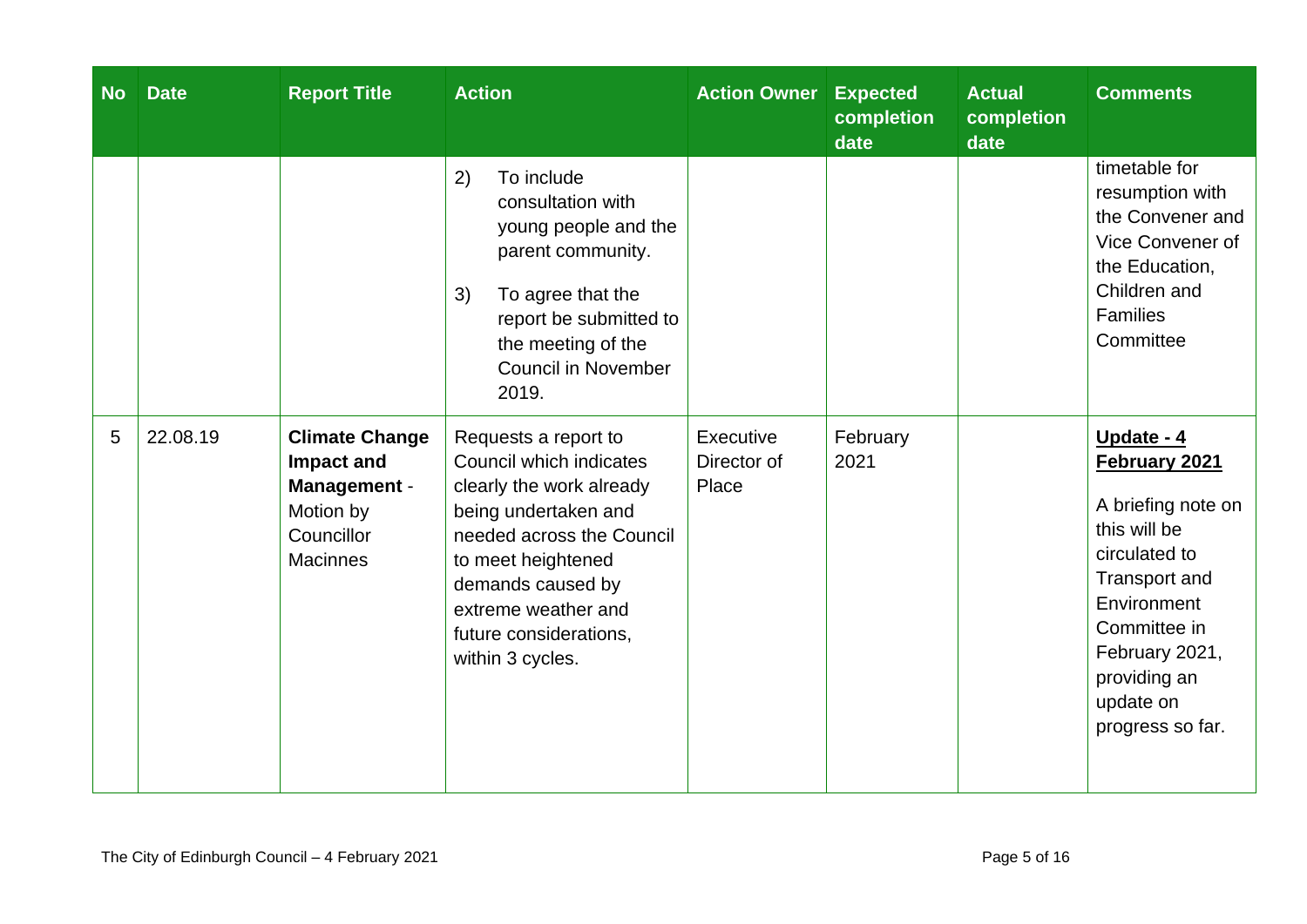| <b>No</b>      | <b>Date</b> | <b>Report Title</b>                                                                                                                  | <b>Action</b>                                                                                                                                                                                                                                                                                                                                                    | <b>Action Owner</b>                          | <b>Expected</b><br>completion<br>date | <b>Actual</b><br>completion<br>date | <b>Comments</b>                                                                                                        |
|----------------|-------------|--------------------------------------------------------------------------------------------------------------------------------------|------------------------------------------------------------------------------------------------------------------------------------------------------------------------------------------------------------------------------------------------------------------------------------------------------------------------------------------------------------------|----------------------------------------------|---------------------------------------|-------------------------------------|------------------------------------------------------------------------------------------------------------------------|
| 6              | 24.10.19    | Claim for an<br><b>Award of</b><br><b>Expenses in the</b><br><b>Appeal PPA-230-</b><br>$2207 - Motion$ by<br><b>Councillor Mowat</b> | Considers this an<br>extremely serious finding<br>against the Council and<br>calls for a report detailing<br>planning appeals for major<br>sites which have been<br>allowed; and for an<br>independent review of<br>these decisions to<br>determine whether the<br>Council's approach to<br>determining these sites<br>aligns with national and<br>local policy. | Executive<br>Director of<br><b>Resources</b> | August 2020                           | 2 September<br>2020                 | <b>Recommended</b><br>for closure<br>A report was<br>considered at the<br>Planning<br>Committee on 2<br>September 2020 |
| $\overline{7}$ | 30.06.20    | <b>Office of Lord</b><br><b>Provost: Year</b><br><b>Three Report</b><br>2019/20                                                      | 1)<br>To endorse the way<br>forward in terms of<br>morale boosting and<br>reinstatement of the<br>civic life of the city,<br>as set out in<br>paragraphs 4.32 to<br>4.34 of the report by<br>the Chief Executive,<br>recognising as we<br>emerge from the                                                                                                        | Chief<br>Executive                           | 25 August<br>2020                     | 25 August<br>2020                   | <b>Recommended</b><br>for Closure<br>Report submitted<br>to Council on 25<br>August 2020                               |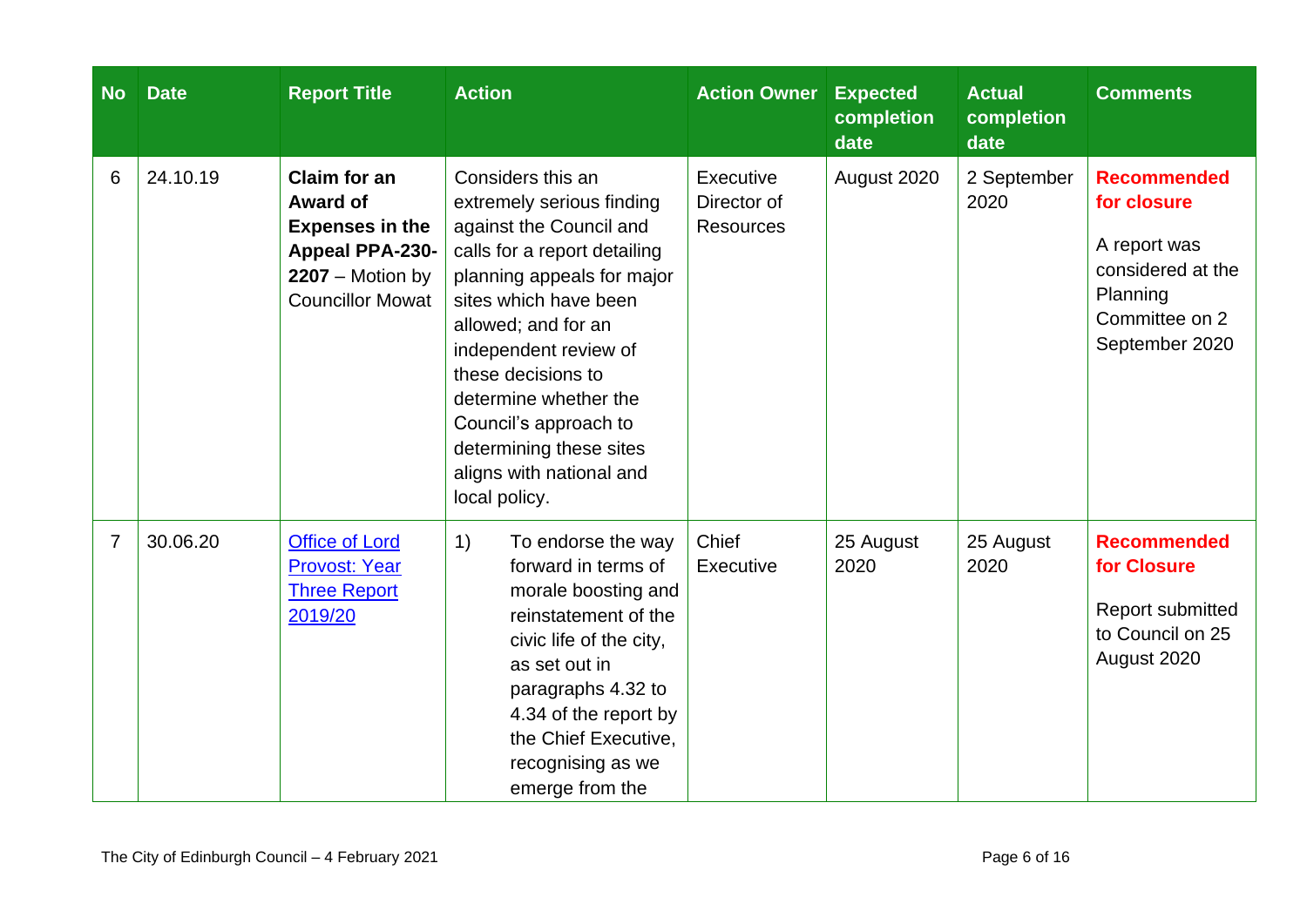| <b>No</b> | <b>Date</b> | <b>Report Title</b> | <b>Action</b>                      | <b>Action Owner</b> | <b>Expected</b><br>completion<br>date | <b>Actual</b><br><b>completion</b><br>date | <b>Comments</b> |
|-----------|-------------|---------------------|------------------------------------|---------------------|---------------------------------------|--------------------------------------------|-----------------|
|           |             |                     | Covid-19 pandemic                  |                     |                                       |                                            |                 |
|           |             |                     | the importance of                  |                     |                                       |                                            |                 |
|           |             |                     | civic leadership and               |                     |                                       |                                            |                 |
|           |             |                     | community at this                  |                     |                                       |                                            |                 |
|           |             |                     | time, alongside                    |                     |                                       |                                            |                 |
|           |             |                     | economic recovery,                 |                     |                                       |                                            |                 |
|           |             |                     | and therefore to call              |                     |                                       |                                            |                 |
|           |             |                     | for a further detailed             |                     |                                       |                                            |                 |
|           |             |                     | report in two cycles               |                     |                                       |                                            |                 |
|           |             |                     | on proposed                        |                     |                                       |                                            |                 |
|           |             |                     | methods of civic                   |                     |                                       |                                            |                 |
|           |             |                     | engagement by the                  |                     |                                       |                                            |                 |
|           |             |                     | Lord Provost,                      |                     |                                       |                                            |                 |
|           |             |                     | Depute Convener<br>and Bailies, to |                     |                                       |                                            |                 |
|           |             |                     | ensure as complete                 |                     |                                       |                                            |                 |
|           |             |                     | a civic presence as                |                     |                                       |                                            |                 |
|           |             |                     | possible. The                      |                     |                                       |                                            |                 |
|           |             |                     | report to include the              |                     |                                       |                                            |                 |
|           |             |                     | potential and                      |                     |                                       |                                            |                 |
|           |             |                     | appropriateness of                 |                     |                                       |                                            |                 |
|           |             |                     | undertaking events                 |                     |                                       |                                            |                 |
|           |             |                     | by virtual methods;                |                     |                                       |                                            |                 |
|           |             |                     | other new ways of                  |                     |                                       |                                            |                 |
|           |             |                     | engaging; reference                |                     |                                       |                                            |                 |
|           |             |                     | to government and                  |                     |                                       |                                            |                 |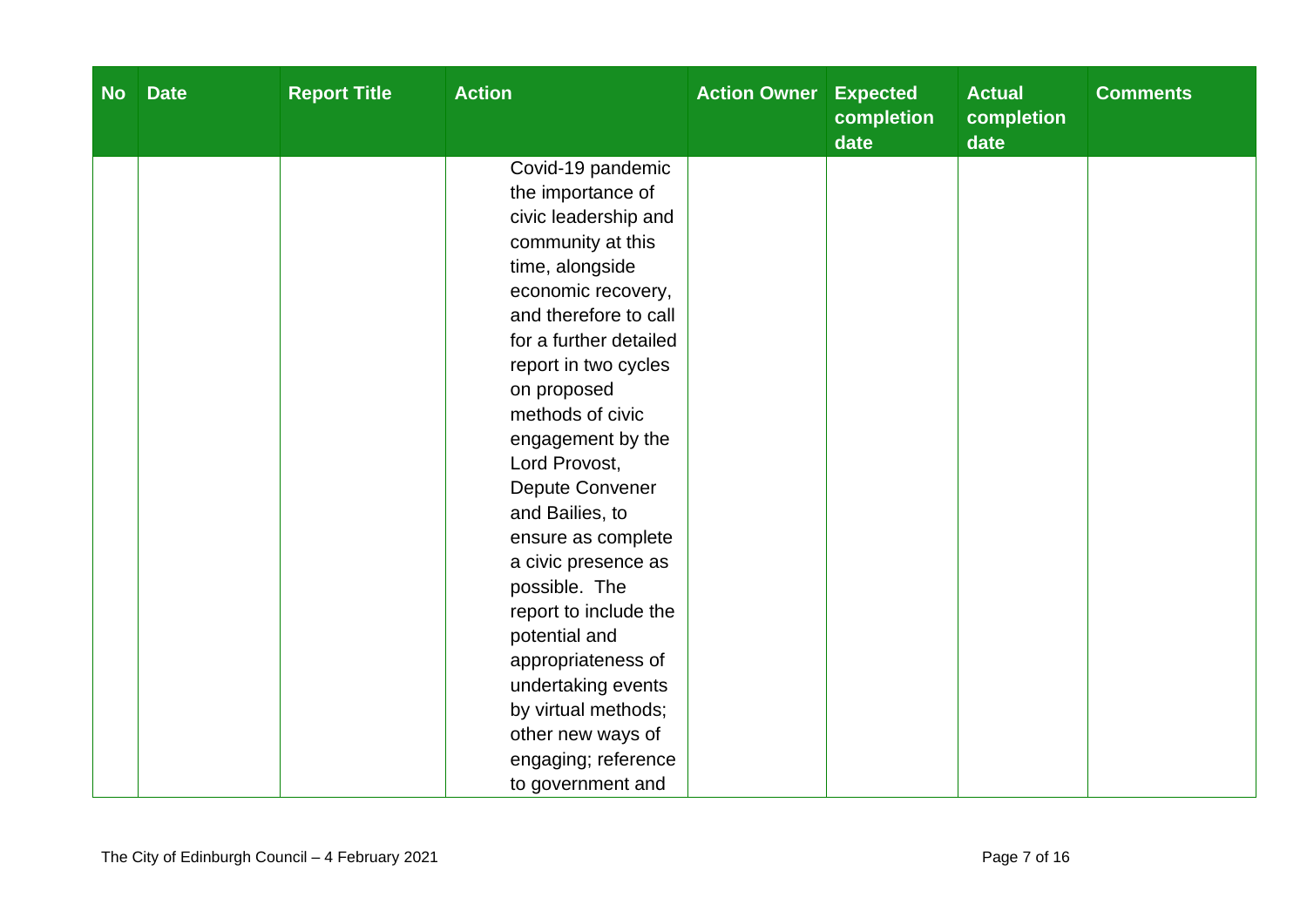| <b>No</b> | <b>Date</b> | <b>Report Title</b> | <b>Action</b>                                                                                                                                                                                                                                                                                                                                                                                                                   | <b>Action Owner Expected</b> | completion<br>date | <b>Actual</b><br>completion<br>date | <b>Comments</b> |
|-----------|-------------|---------------------|---------------------------------------------------------------------------------------------------------------------------------------------------------------------------------------------------------------------------------------------------------------------------------------------------------------------------------------------------------------------------------------------------------------------------------|------------------------------|--------------------|-------------------------------------|-----------------|
|           |             |                     | other guidelines;<br>and any budget<br>impacts for the<br>Office of Lord<br>Provost, enabling<br>the continued<br>support of civic life<br>in the capital city<br>while Covid-19<br>regulations applied.<br>To welcome the<br>2)<br>opportunity to shape<br>the future<br>programme of Royal<br>Visits to the<br>Edinburgh<br>community by<br>Senior Members of<br>the Household.<br>3)<br>To include how<br>virtual ceremonies |                              |                    |                                     |                 |
|           |             |                     | could be delivered<br>and how the Depute<br>Convener and<br><b>Bailies could assist</b>                                                                                                                                                                                                                                                                                                                                         |                              |                    |                                     |                 |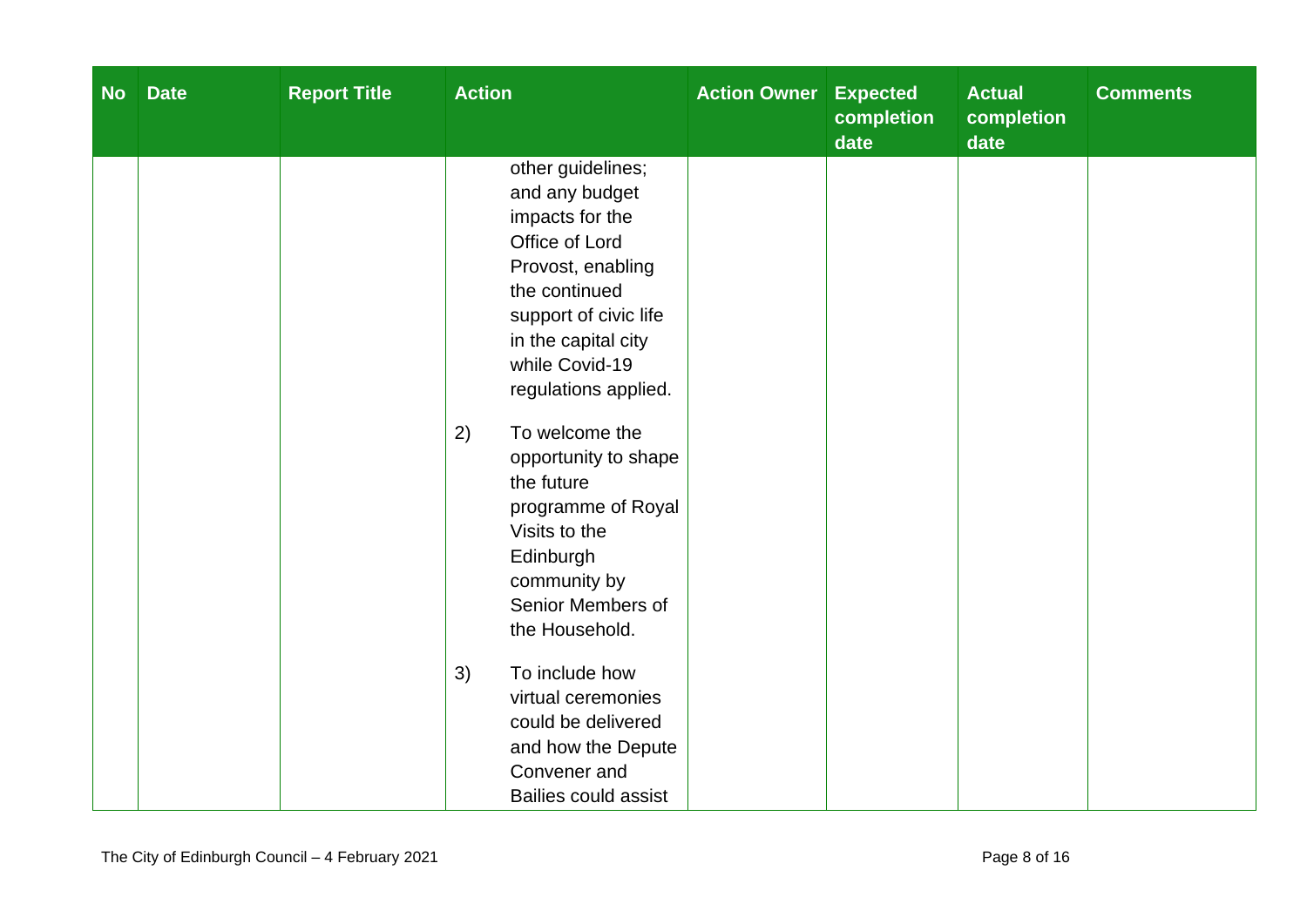| <b>No</b> | <b>Date</b> | <b>Report Title</b>                                                                                                           | <b>Action</b>                                                                                                                                                                                                                              | <b>Action Owner</b>                          | <b>Expected</b><br>completion<br>date | <b>Actual</b><br>completion<br>date | <b>Comments</b>                                                                                                                |
|-----------|-------------|-------------------------------------------------------------------------------------------------------------------------------|--------------------------------------------------------------------------------------------------------------------------------------------------------------------------------------------------------------------------------------------|----------------------------------------------|---------------------------------------|-------------------------------------|--------------------------------------------------------------------------------------------------------------------------------|
|           |             |                                                                                                                               | with these new<br>approaches.                                                                                                                                                                                                              |                                              |                                       |                                     |                                                                                                                                |
| 8         | 30.06.20    | <b>Signage for</b><br><b>Scotland's</b><br>Largest<br><b>Historical</b><br><b>Mural-Motion by</b><br><b>Councillor Arthur</b> | Asks that the Traffic Signs<br>Team brings forward a<br>plan within two cycles to<br>improve signage in the<br>Colinton Area for those<br>trying to find the Colinton<br><b>Tunnel Mural and National</b><br><b>Cycle Network Route 75</b> | Executive<br>Director of<br>Place            | 25 August<br>2020                     |                                     | <b>Recommended</b><br>for Closure<br>Two signs have<br>been installed<br>directing people<br>to the tunnel.                    |
| 9         | 30.06.20    | <b>Engagement</b><br>with<br>Employees-<br>Motion by<br><b>Councillor Rust</b>                                                | To provide a Members<br>briefing detailing the range<br>of tools and opportunities<br>for Employee engagement                                                                                                                              | Executive<br>Director of<br><b>Resources</b> | August 2020                           | 19 August<br>2020                   | <b>Recommended</b><br>for closure<br>A briefing was<br>circulated to<br>members on 19<br>August 2020                           |
| 10        | 28.07.20    | <b>Revenue Budget</b><br>2020/21 Update -<br>referral from the<br>Policy and<br>Sustainability<br>Committee                   | To note that,<br>notwithstanding significant<br>pressures on the core<br>revenue budget, there<br>remained opportunities to<br>allocate funds which were<br>earmarked for energy                                                           | Executive<br>Director of<br><b>Resources</b> | September<br>2020                     | 24<br>September<br>2020             | <b>Recommended</b><br>for closure<br>Commentary on<br>the level of<br>available funding<br>and associated<br>conditions of use |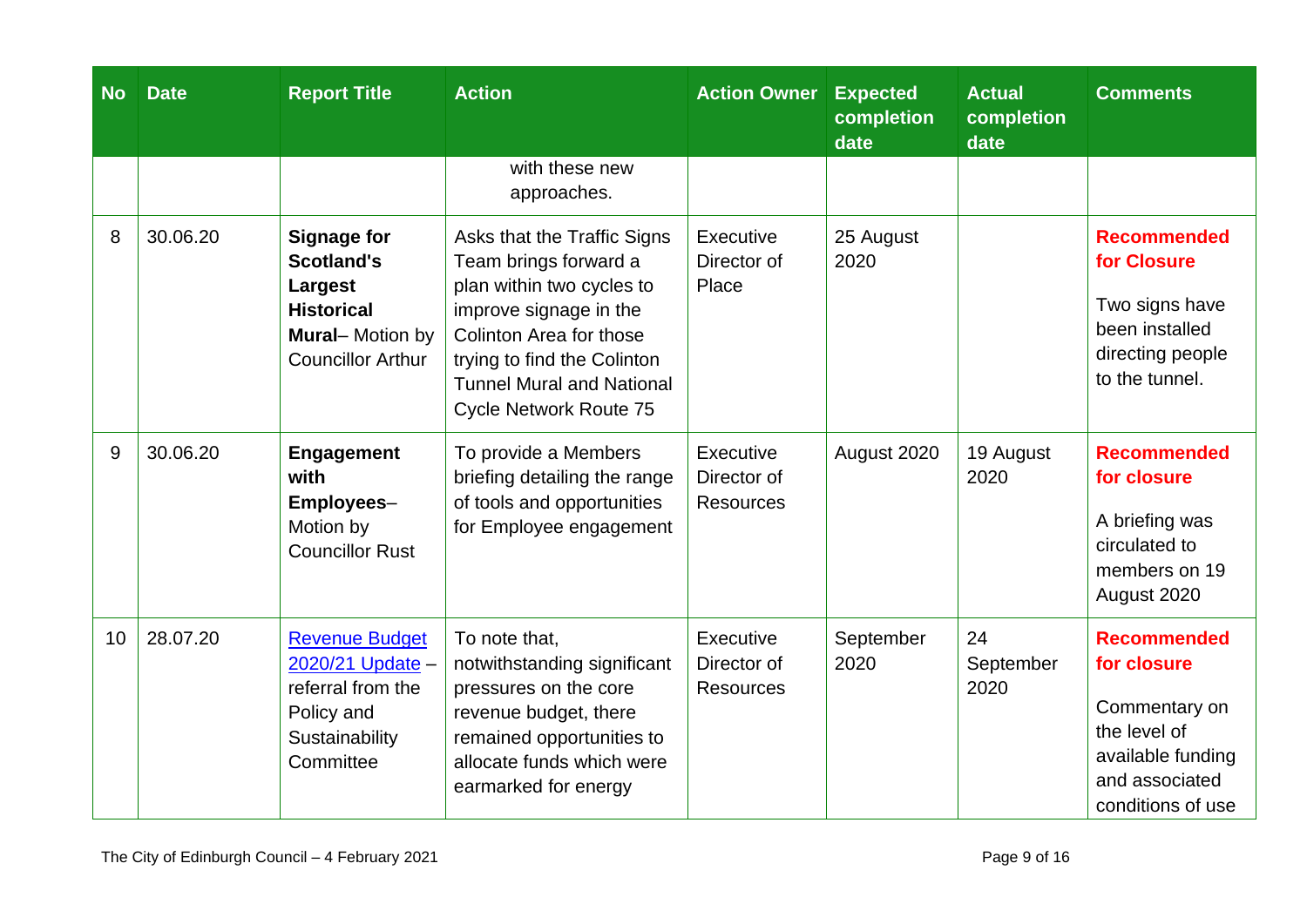| <b>No</b> | <b>Date</b> | <b>Report Title</b>                                                                                                   | <b>Action</b>                                                                                                                                                                                                                                                                                                                                                    | <b>Action Owner</b>                                      | <b>Expected</b><br>completion<br>date | <b>Actual</b><br>completion<br>date | <b>Comments</b>                                                                                                                                                                          |
|-----------|-------------|-----------------------------------------------------------------------------------------------------------------------|------------------------------------------------------------------------------------------------------------------------------------------------------------------------------------------------------------------------------------------------------------------------------------------------------------------------------------------------------------------|----------------------------------------------------------|---------------------------------------|-------------------------------------|------------------------------------------------------------------------------------------------------------------------------------------------------------------------------------------|
|           |             |                                                                                                                       | efficiency and spend to<br>save initiatives which could<br>be used to facilitate a<br>Green Recovery and that a<br>briefing note should be<br>provided to all groups on<br>the resources available<br>and conditions of use<br>within two cycles.                                                                                                                |                                                          |                                       |                                     | was included in<br>Appendix 2 of the<br>"Revenue Budget<br>$2020/21 -$<br>progress update"<br>report considered<br>by the Finance<br>and Resources<br>Committee on 24<br>September 2020. |
| 11        | 28.07.20    | 1140 Hours<br><b>Provision of</b><br><b>Early Learning</b><br>and Childcare $-$<br>Motion by<br>Councillor<br>Laidlaw | To ask the Executive<br><b>Director for Communities</b><br>and Families to report back<br>within one cycle as to what<br>provision could be made<br>available to the families of<br>Edinburgh and the costs<br>and feasibility of providing<br>the following options:<br>Full 1140 hours<br>provision as<br>envisaged<br>A phased scale-up<br>across the 2020-21 | Executive<br>Director for<br>Communities<br>and Families | March 2021                            |                                     | Update $-4$<br>February 2021<br>An update report<br>was submitted to<br>the Education,<br>Children and<br>Families<br>Committee on 13<br>October 2020                                    |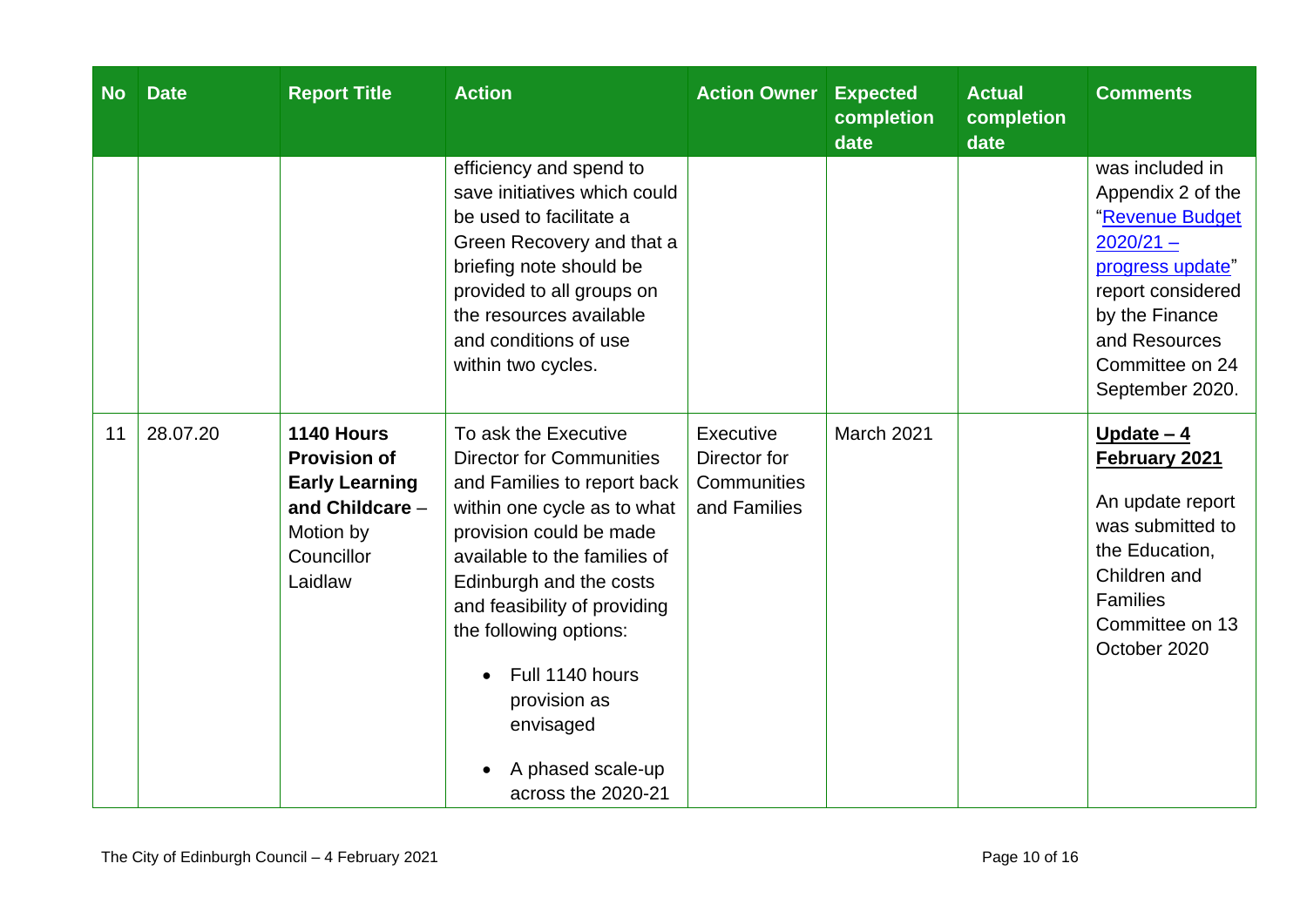| <b>No</b> | <b>Date</b> | <b>Report Title</b> | <b>Action</b>                                                                                                                                                                                                                                                                                                                                                                                                                                                                                 | <b>Action Owner Expected</b> | completion<br>date | <b>Actual</b><br>completion<br>date | <b>Comments</b> |
|-----------|-------------|---------------------|-----------------------------------------------------------------------------------------------------------------------------------------------------------------------------------------------------------------------------------------------------------------------------------------------------------------------------------------------------------------------------------------------------------------------------------------------------------------------------------------------|------------------------------|--------------------|-------------------------------------|-----------------|
|           |             |                     | academic year<br>rising from 870<br>hours to<br>1140 hours<br>Provision of 1140<br>$\bullet$<br>hours to the children<br>of key workers<br>The new timetable<br>for the delivery of<br>the new early year's<br>facilities planned for<br>August 2020 but<br>delayed by the<br>pandemic<br>This report to include how<br>the use of outdoor spaces<br>particularly forest<br>kindergartens could be<br>maximised for early<br>learning and childcare as<br>part of the 1140 hours<br>provision |                              |                    |                                     |                 |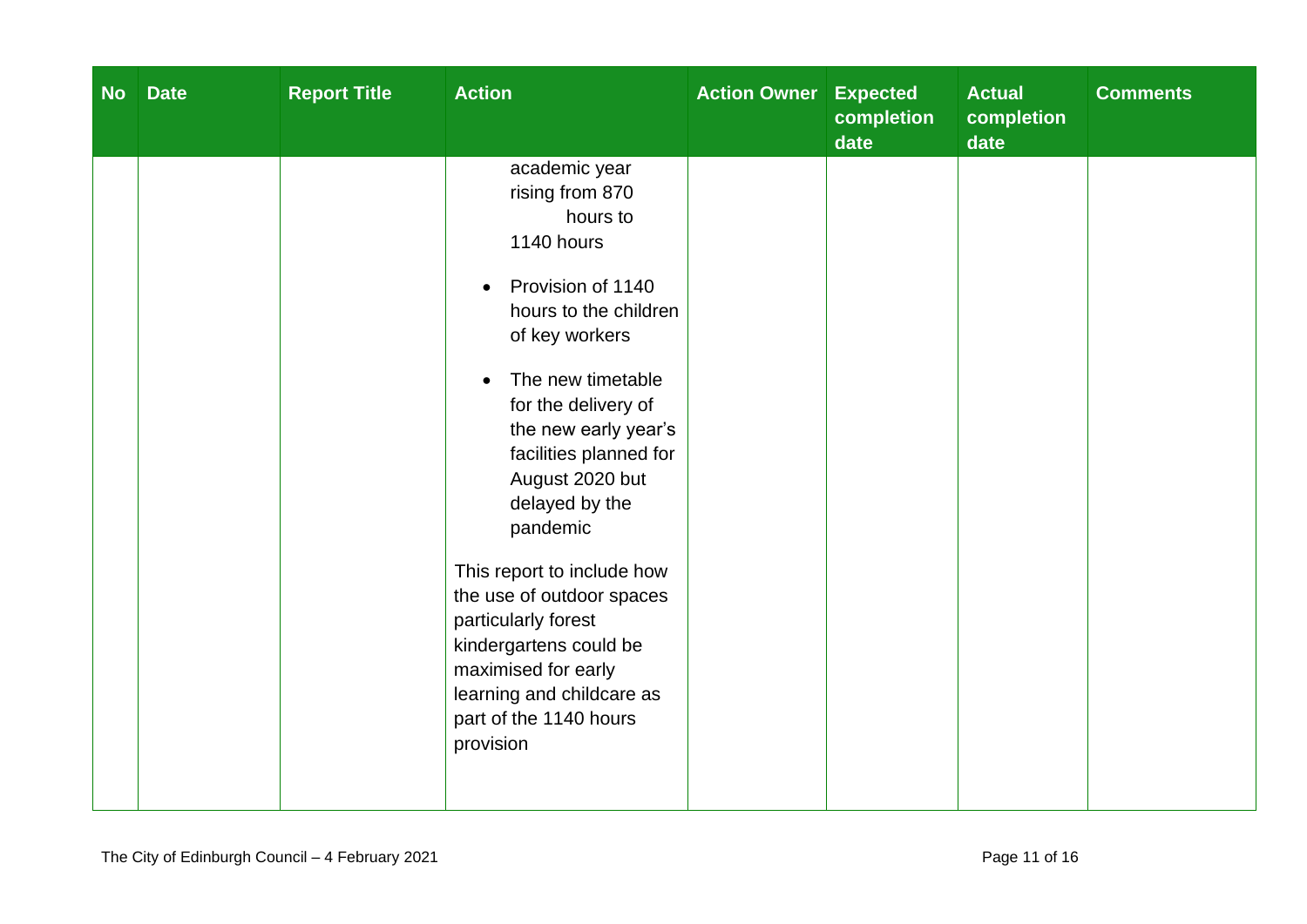| <b>No</b> | <b>Date</b> | <b>Report Title</b>                                                      | <b>Action</b>                                                                                                                                                                                                                                                | <b>Action Owner</b>               | <b>Expected</b><br>completion<br>date | <b>Actual</b><br>completion<br>date | <b>Comments</b>                                                                                                                                                                                  |
|-----------|-------------|--------------------------------------------------------------------------|--------------------------------------------------------------------------------------------------------------------------------------------------------------------------------------------------------------------------------------------------------------|-----------------------------------|---------------------------------------|-------------------------------------|--------------------------------------------------------------------------------------------------------------------------------------------------------------------------------------------------|
| 12        | 25.08 20    | <b>Public Health -</b><br>Motion by<br><b>Councillor Jim</b><br>Campbell | To agree that a Members<br>briefing should be issued<br>setting out the powers the<br>Council had to act on<br>public health guidance and<br>the process for partnership<br>working to implement<br>guidance set nationally or<br>for Edinburgh specifically | Executive<br>Director of<br>Place | 9 November<br>2020                    |                                     | <b>Recommended</b><br>for Closure<br>The briefing note<br>on Local Authority<br>powers in the<br>event of a local<br>lockdown was<br>circulated to<br>Elected Members,<br>on 9 November<br>2020. |
| 13        | 25.08.20    | $F$ looding $-$<br>Motion by<br><b>Councillor Corbett</b>                | To agree to a report within<br>three cycles, including<br>dialogue with Scottish<br>Water, on what steps could<br>be taken to mitigate the<br>scale of flooding in the<br>future.                                                                            | Executive<br>Director of<br>Place | 19 November<br>2020                   |                                     | <b>Recommended</b><br>for Closure<br>This was included<br>in the Vision for<br>Water<br>Management<br>report considered<br>by Transport and<br>Environment<br>Committee in<br>November 2020.     |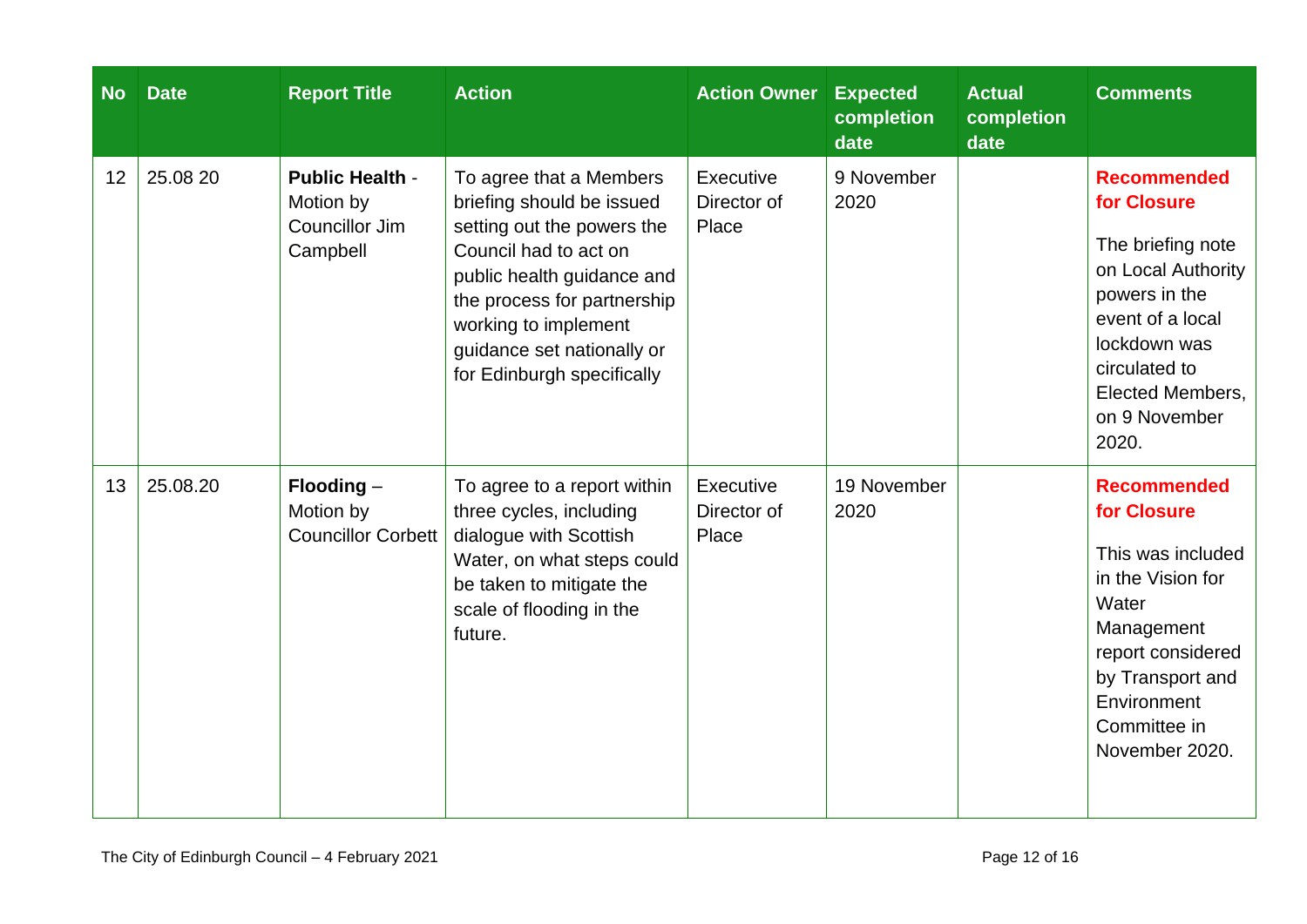| <b>No</b> | <b>Date</b>    | <b>Report Title</b>                                                         | <b>Action</b>                                                                                                                                                                                                                                                                                                                                                                                                                                                                              | <b>Action Owner</b>                                                 | <b>Expected</b><br>completion<br>date                          | <b>Actual</b><br>completion<br>date | <b>Comments</b>                                                                                                                                                                                                                                                                                                                     |
|-----------|----------------|-----------------------------------------------------------------------------|--------------------------------------------------------------------------------------------------------------------------------------------------------------------------------------------------------------------------------------------------------------------------------------------------------------------------------------------------------------------------------------------------------------------------------------------------------------------------------------------|---------------------------------------------------------------------|----------------------------------------------------------------|-------------------------------------|-------------------------------------------------------------------------------------------------------------------------------------------------------------------------------------------------------------------------------------------------------------------------------------------------------------------------------------|
| 14        | 17.09.20       | <b>Community</b><br><b>Councils -</b><br>Motion by<br><b>Councillor Rae</b> | To further agree to provide<br>a report on funding for<br><b>Community Councils</b><br>detailing awards of grant<br>for 2019/20 and 2020/21<br>with explanations of any<br>alterations in the grants<br>awarded and how support<br>for Community Councils<br>and other statutory<br>voluntary bodies will be<br>provided going forward<br>including what advice will<br>be given about meetings in<br>person and online. Report<br>should also explore joining<br>remote meetings by phone | Chief<br>Executive/<br>Executive<br>Director of<br><b>Resources</b> | <b>March 2020</b><br>(Culture and<br>Communities<br>Committee) |                                     | Update $-4$<br>February 2020<br>A briefing was<br>circulated to<br>Members in<br>November 2020<br>providing further<br>details on joining<br><b>Microsoft Teams</b><br>meetings via<br>phone and a<br>report on<br>Community<br>Councils is<br>scheduled for the<br>March meeting of<br>the Culture and<br>Communities<br>Committee |
| 15        | (a) $17.09.20$ | Whistleblowing<br><b>Culture-Motion</b><br>by Councillor<br>Whyte           | <b>Refers the Conservative</b><br>motion onto Policy and<br><b>Sustainability Committee</b><br>for further discussion on 6<br>October 2020 to allow any<br>relevant information                                                                                                                                                                                                                                                                                                            | Chief<br>Executive                                                  | 15 October<br>2020                                             |                                     | <b>Recommended</b><br>for Closure<br><b>Report to Council</b><br>on 15 October                                                                                                                                                                                                                                                      |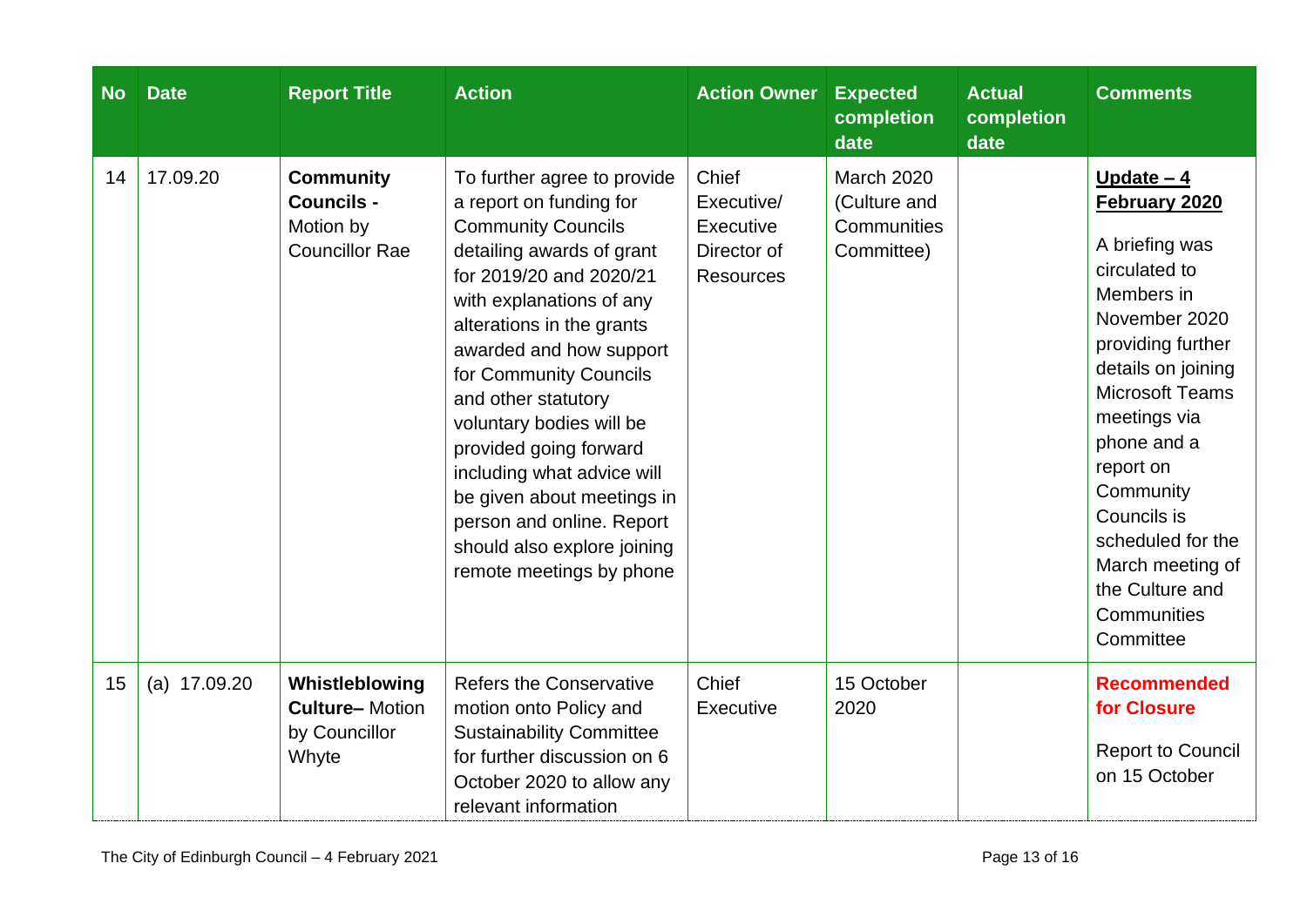| <b>No</b> | <b>Date</b>  | <b>Report Title</b>                                                | <b>Action</b>                                                                                                                                                                                                                                                                                         | <b>Action Owner</b>                                                              | <b>Expected</b><br>completion<br>date | <b>Actual</b><br>completion<br>date | <b>Comments</b>                                                                                        |
|-----------|--------------|--------------------------------------------------------------------|-------------------------------------------------------------------------------------------------------------------------------------------------------------------------------------------------------------------------------------------------------------------------------------------------------|----------------------------------------------------------------------------------|---------------------------------------|-------------------------------------|--------------------------------------------------------------------------------------------------------|
|           |              |                                                                    | relating to the process and<br>timeline of investigations to<br>be presented by officers to<br>the contents of the motion<br>and then brought back to<br>Council on 15 October<br>2020 for a full discussion                                                                                          |                                                                                  |                                       |                                     | 2020                                                                                                   |
|           | (b) 15 10 20 |                                                                    | That the Chief Executive<br>provide a briefing on other<br>Councils who have<br>adopted this Council's best<br>practice in respect of<br>Whistleblowing and the<br>use of Safecall and how<br>they have taken that<br>forward, together with<br>details of Safecall's current<br>reporting structure. | Chief<br>Executive                                                               |                                       |                                     | <b>Recommended</b><br>for Closure<br>A briefing was<br>circulated to<br>members on 3<br>November 2020. |
| 16        | 15.10.20     | <b>Child Protection</b><br>- Motion by<br><b>Councillor Dickie</b> | That the Annual Child<br><b>Protection Committee</b><br>Report be submitted to Full<br>Council, in one cycle, to<br>ensure the widest<br>commitment to open<br>dialogue and the protection                                                                                                            | Chief<br>Executive<br>(Executive<br>Director for<br>Communities<br>and Families) | 4 February<br>2020                    |                                     | <b>Recommended</b><br>for Closure<br>Report on the<br>agenda for this<br>meeting                       |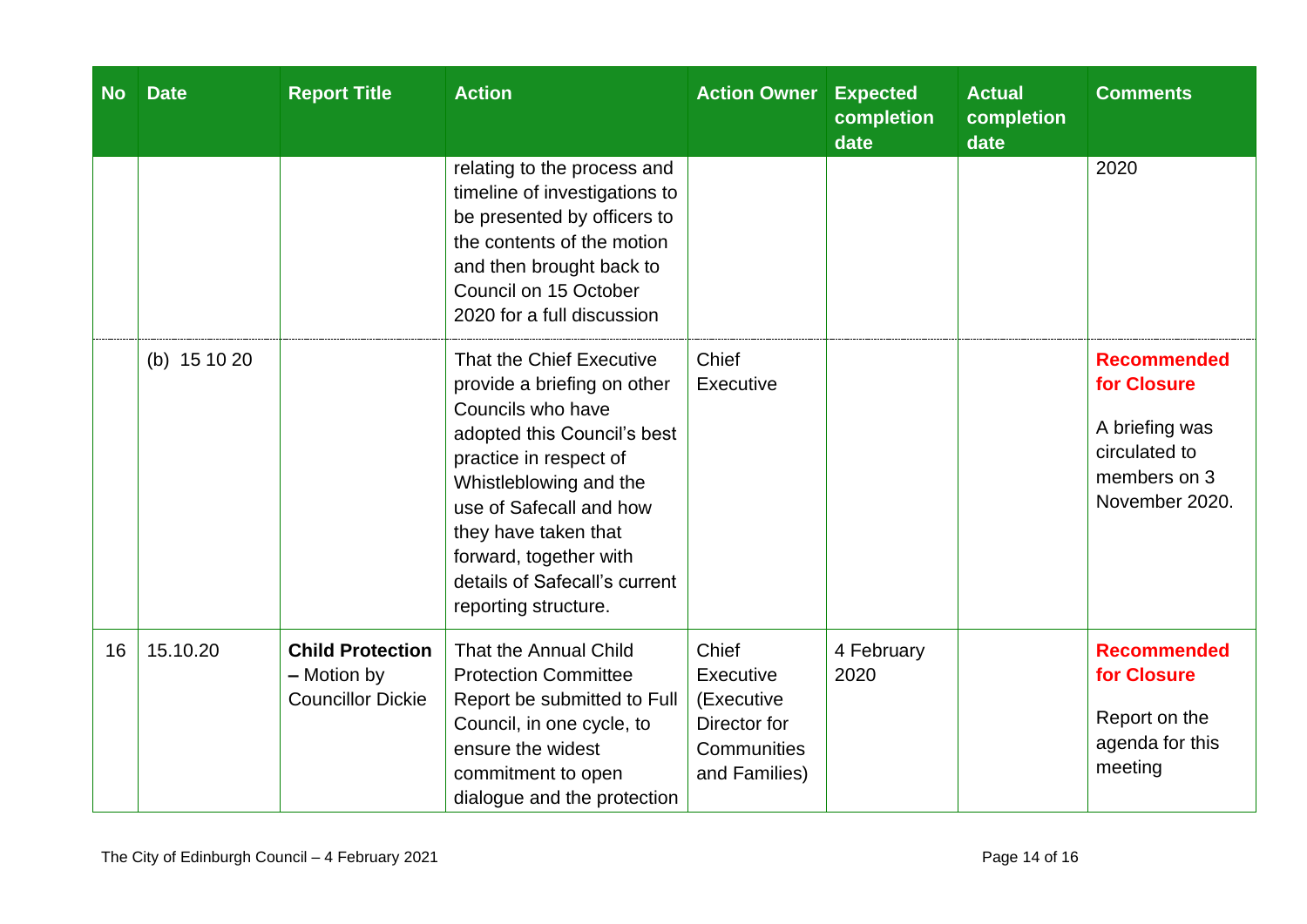| <b>No</b> | <b>Date</b> | <b>Report Title</b>                                                                                      | <b>Action</b>                                                                                                                                                                                                                                                                      | <b>Action Owner</b>                                                            | <b>Expected</b><br>completion<br>date | <b>Actual</b><br>completion<br>date | <b>Comments</b>                                                                                       |
|-----------|-------------|----------------------------------------------------------------------------------------------------------|------------------------------------------------------------------------------------------------------------------------------------------------------------------------------------------------------------------------------------------------------------------------------------|--------------------------------------------------------------------------------|---------------------------------------|-------------------------------------|-------------------------------------------------------------------------------------------------------|
|           |             |                                                                                                          | of children - and every<br>year thereafter.                                                                                                                                                                                                                                        |                                                                                |                                       |                                     |                                                                                                       |
| 17        | 15.10.20    | Edinburgh<br><b>International</b><br><b>Activity – Motion</b><br>by the Lord<br>Provost                  | Instructs the Chief<br>Executive to report, in one<br>cycle, on progress to<br>establish this group and on<br>the detail of any meetings<br>which have taken place.                                                                                                                | Chief<br>Executive                                                             | 19 November<br>2020                   |                                     | <b>Recommended</b><br>for Closure<br>Report submitted<br>to Council on 19<br>November 2020            |
| 18        | 15.10.20    | <b>Public Health</b><br><b>Emergency</b><br>Measures-<br>Emergency<br>Motion by<br>Councillor<br>Doggart | 1)<br>To agree that a<br>Members briefing<br>should be issued<br>setting out the<br>powers the Council<br>had to act on public<br>health guidance and<br>the process for<br>partnership working<br>to implement<br>guidance set<br>nationally or for<br>Edinburgh<br>specifically. | Chief Officer,<br>Edinburgh<br>Health and<br><b>Social Care</b><br>Partnership |                                       | November<br>2022                    | <b>Recommended</b><br>for Closure<br>A briefing was<br>circulated to<br>members on 9<br>November 2020 |